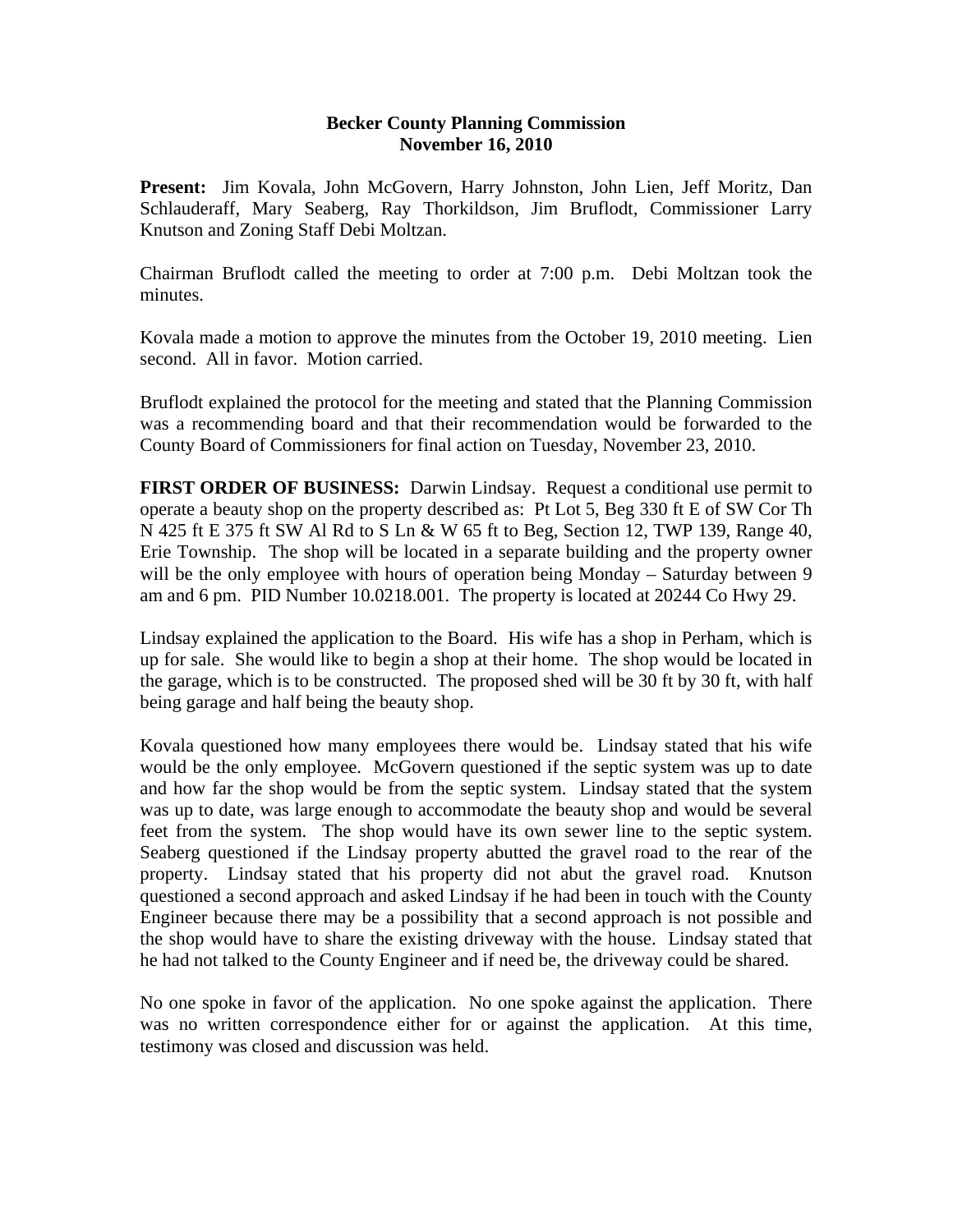Lien stated that he has concerns with a second approach, but has no concerns about the application. Lien stated that he had talked to several people in this neighborhood and no one had a concern with the application. Knutson stated that these types of applications have been typically allowed, the only concern is the second driveway, but if the second driveway is not allowed, the existing driveway could be utilized.

**Motion:** Kovala made a motion to approve a conditional use permit to allow a beauty shop on the property based on the fact that it would not be detrimental to the surrounding area with the stipulation that if a second approach is constructed, the Becker County Highway Engineer must approve the location. Seaberg second. All in favor. Motion carried. Application approved with stipulation.

**SECOND ORDER OF BUSINESS:** Deanna Wirth. Request an after the fact conditional use permit to have a second dwelling on the property described as: Pt NW  $\frac{1}{4}$ ; Comm SE Cor TH W 1540 ft, Th N 567 ft, Th E 1540 ft, Th S 567 ft to SE Cor NW ¼ & POB AKA Tract B, Section 4, TWP 138, Range 39, Silver Leaf Township. PID Number 29.0023.001. The property is located at 37446 Hungry Lake Lane.

Wirth explained the application to the Board. Both homes have been on the property since before the 80's. Her father had allowed this elderly gentleman to stay on the property when he owned the property. The gentleman has nowhere to go and is disabled. Recently, her father gave the land to the kids.

Lien asked if each home had a separate driveway. Wirth stated that each mobile home had a separate driveway. Knutson questioned if the gentleman required extra care. Wirth stated that he did not require extra care. Kovala questioned if the gentleman was a relative. Wirth stated that he was not a relative, but a long time friend of the family. Lien stated that this piece of property was quite large and it may be possible to subdivide the property. Lien further stated that these requests have been approved in the past; however, it was for family members that required additional care. Bruflodt stated that he admired Wirth's commitment to some one that was not a relative; however, the applications that have been approved were for elderly care of relatives. Knutson asked what would happen to the mobile home once this gentleman was no longer living there. Wirth stated that it would be removed or torn down.

No one spoke in favor of the application. No one spoke against the application. There was no written correspondence either for or against the application. At this time, testimony was closed and discussion was held.

Discussion involved subdividing the property, relative versus non-relative, setting a precedent and what stipulations could be placed on the conditional use permit. Lien stated that this situation has been there for a long time; it did not just happen. Each place has their own driveway and 911 number. Knutson stated that the property could be split and then brought back together again when the second home is no longer there. Knutson further stated that the County Board does have the final decision. Johnston stated that he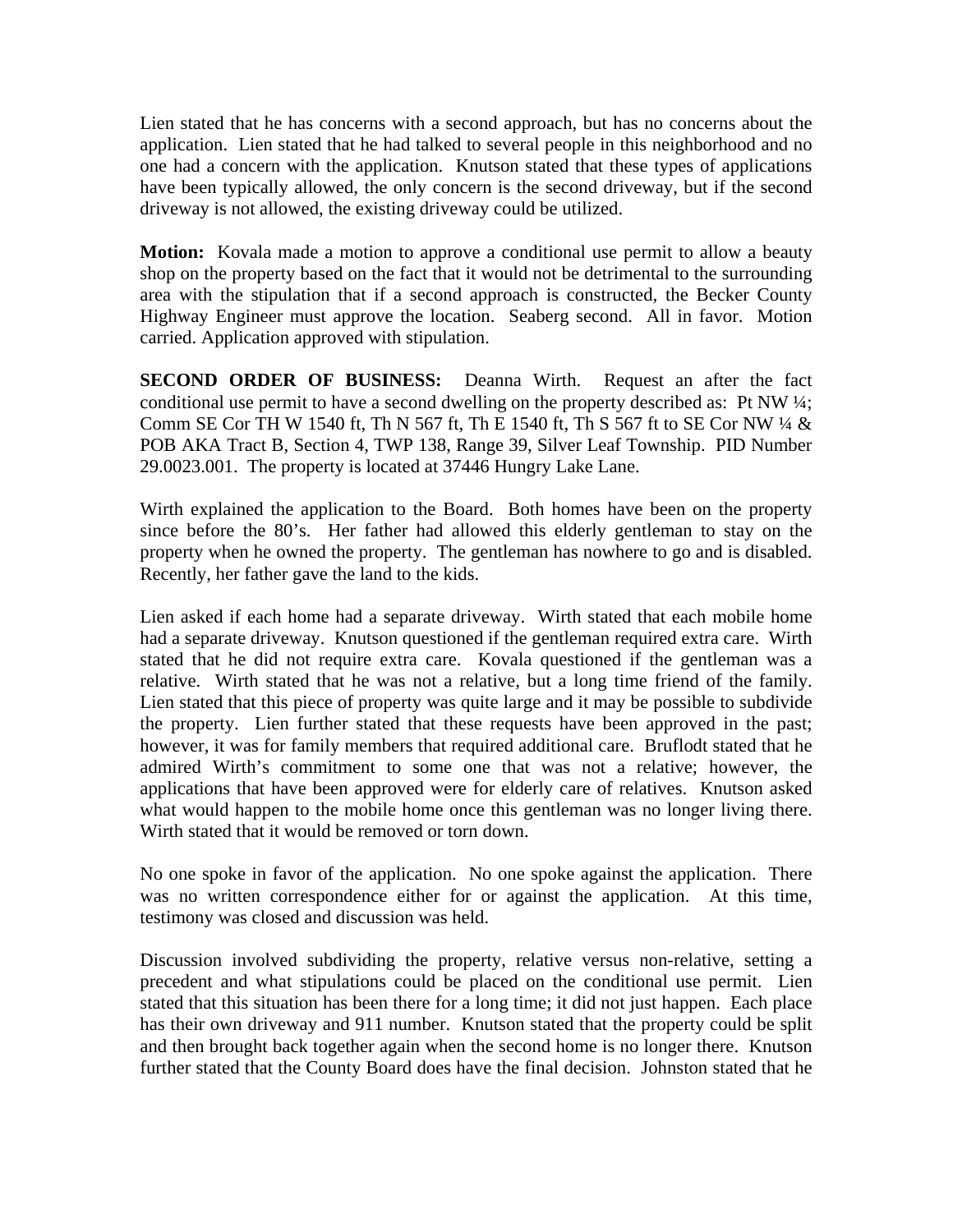could go along with the application as long as the second home is removed once this gentleman is no longer living there.

**Motion:** Lien made a motion to approve an after the fact conditional use permit to have a second dwelling on the property for the purpose of elder care based on the fact that the use has been there for several years, the property is quite large, and that it is not detrimental to the surrounding area with the stipulation that the second home be removed from the property within 90 days from the time the current occupant is no longer living in that home. Johnston second. All in favor except McGovern. Majority in favor. Motion carried. Application approved with stipulation.

**THIRD ORDER OF BUSINESS:** Scott Goodhart. Request a conditional use permit to allow fixing, repairing and scrapping out vehicles on the property described as: Pt NW ¼ NW ¼; Beg 1055.57 ft W & 74.55 ft S of NE Cor TH S 500.10 ft, W 435.51 ft, N 500.34 ft to Hwy & E Al Hwy 435.51 ft to Beg, Section 28, TWP 139, Range 40, Erie Township. PID Number 10.0455.001. The property is located at 31193 St Hwy 34.

Scott and Becky Goodhart explained the application to the Board. The Goodharts stated the their family does almost anything to make a dollar, that is why they are asking for this conditional use permit. They also foster teenagers and the teenagers are learning how to fix and repair vehicles. All the vehicles that they drive were once scrap vehicles.

Bruflodt questioned how many foster children they have at one time. B Goodhart stated that there is usually two  $(2)$  to three  $(3)$ , but they have had up to eight  $(8)$  if they are a family unit. Kovala stated that the property is a junkyard and he would be appalled if he were one of the neighbors. Kovala questioned how often the junk is taken away. B Goodhart stated that a couple of the vehicles have been there for a long time, and two have been fixed and are waiting for titles, which can take 8 to 10 weeks. Once the vehicles have been fixed up, they are sold. B Goodhart stated that they would be happy to put up a fence because they do not want to be offensive to their neighbors, it just gets messy when the vehicles are being scrapped out. McGovern asked what is done with the fluids. S Goodhart stated that the fluids are placed in containers and taken to Rodewalds. Bruflodt stated that the westerly side of the property is not offensive, but the easterly side is the biggest concern. S Goodhart stated that the appearance of the property has drastically improved by him taking down all the old turkey barns. Bruflodt questioned how many cars were actually on the property. B Goodhart stated that twelve (12) of the vehicles were their own personal vehicles, four (4) to five (5) scrap vehicles and three (3) to four (4) ready to be sold. Knutson asked how the fluids are contained when the vehicle is tipped over to be scrapped. S Goodhart stated that the fluids are drained from the vehicle before tipping it over. Kovala questioned why they had so many personal vehicles and if they are all currently licensed. B Goodhart stated that all but two are currently licensed and their tabs just ran out, there are four (4) to five (5) service vehicles for the appliance business and the rest are their personal vehicles. Goodhart also stated that since they were scrap vehicles at one time, they have a couple of extra vehicles around in case of a break down.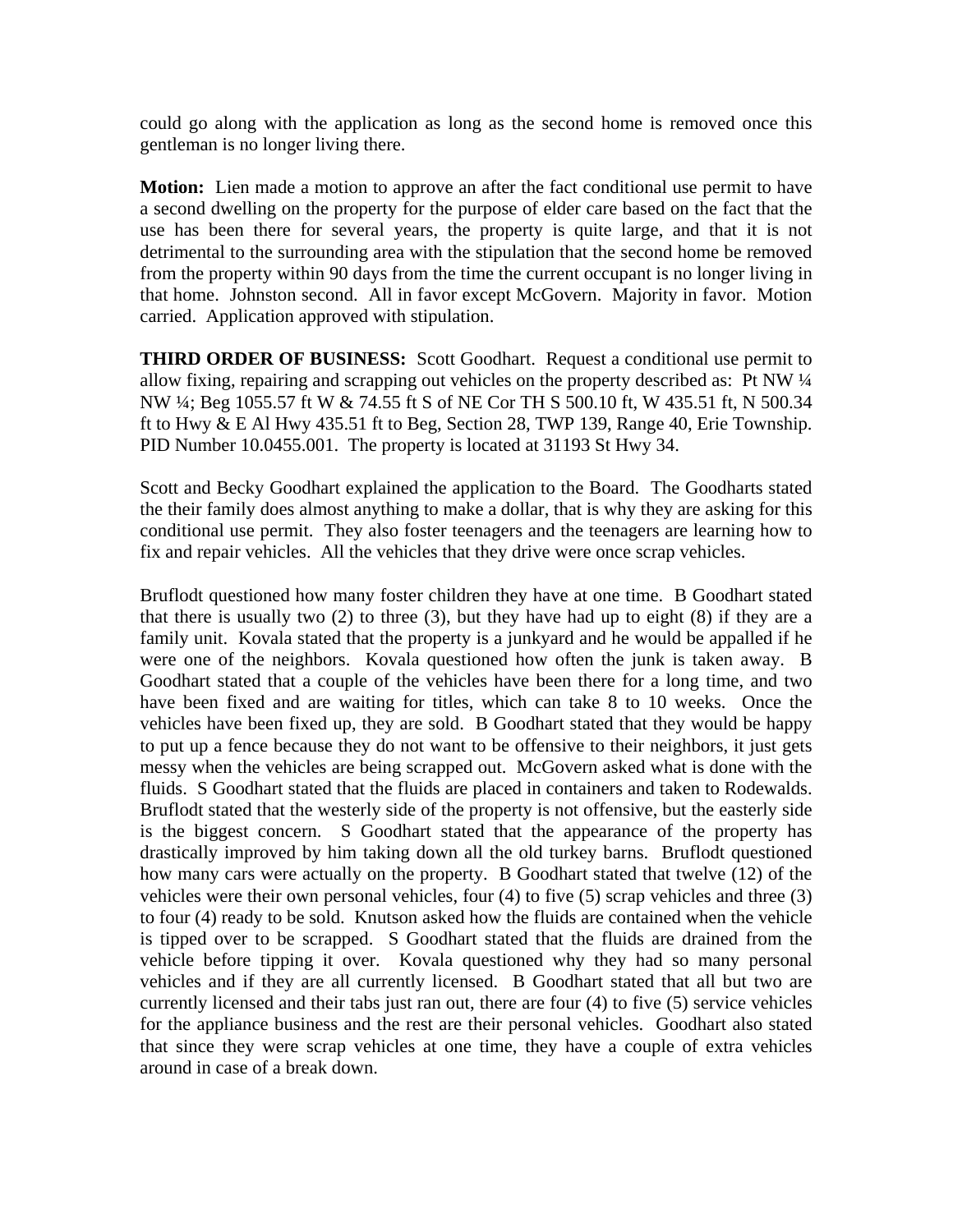Speaking in opposition to the application were:

Paul Bakken – Goodharts have proven irresponsibility in the past, if this is turned into a junkyard, the kids will be unsupervised. The Goodharts already have a rental house and appliance business on this property and now want a third. The sheriff has been called several times for noise complaints on the people in the rental home and the junkyard would compound the problem.

Mark Blacknik – concerned that it would become a 'Denny's' junkyard. If approved, a fence should be required. He sold his last property at a loss due to the neighbor's junk devaluing his property; he does not want that to happen again.

Larry Lehman – concerned about the wetlands and handling of the fluids. Hwy 34 is a scenic highway and he does not want to look at a junkyard.

Char Bakken – prior to last Thursday, there had been some clean up. There had been a trailer of appliances that sat there for one (1) to two (2) weeks. She is concerned about the wetlands, fluids, close proximity to the road, debris flying into neighboring yards and the fact that the Goodharts do not live there and do not have to look at it all the time.

Dennis Sever – concerned about the handling of oils and fluids.

Dave Graham – it is appalling to look at, this is not a well-kept property and does the County want another blight property on their hands. They have to look at the property all the time and the Goodharts can leave to go to their home.

Written correspondence was received in opposition to the application from Larry Lehman, Jim Utecht, MN DOT and Heidi Graham. At this time, testimony was closed and further discussion held.

Lien questioned the zoning of the property. Moltzan stated that the property was zoned commercial. Lien stated that there are two (2) separate issues – the screening and what is reasonable. Lien felt that it was good for the kids to have a project and learn a trade, however, it should be contained. Bruflodt stated that it was a positive for the kids, but a detriment to the neighborhood. Moritz stated that this is more of a business than a family activity. Moritz felt there should be a business plan with more information before he could make a sound decision. McGovern stated that the property is very messy and would like to have the application denied; property cleaned up and then come back with a plan. Lien stated that one of the conditions for approving a conditional use permit was that it would not adversely affect the neighbors. Knutson stated that as a commercial piece of property, they can repair and sell vehicles but they cannot scrap them out, and that was clearly not conducive to the neighborhood. Seaberg questioned if some of the operable vehicles could be taken to their home. B Goodhart stated that four (4) to five (5) of the vehicles were service vehicles and needed to remain at the business.